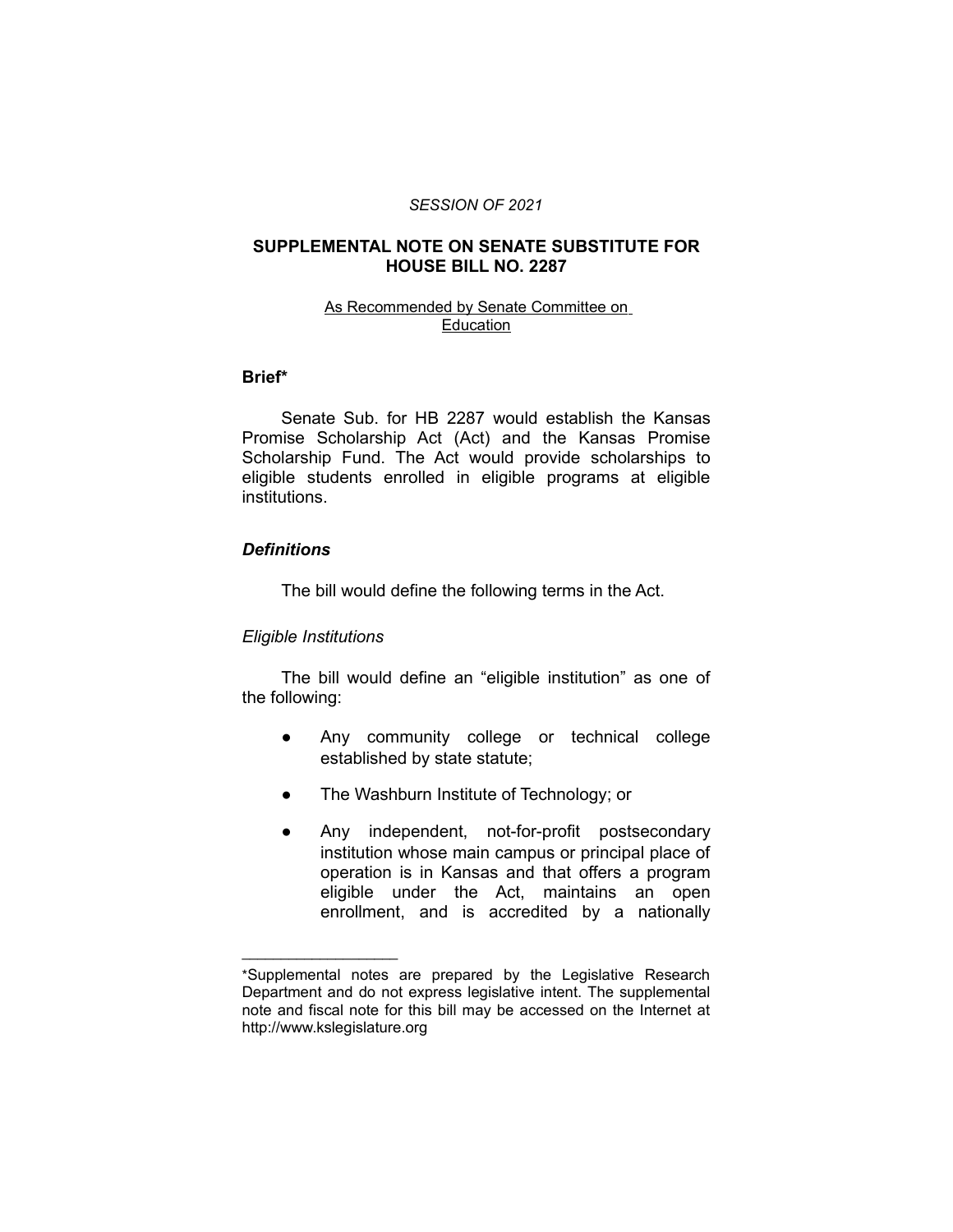recognized accrediting agency for higher education.

#### *Eligible Student*

The bill would require a student to meet the following criteria to be considered eligible to apply for a scholarship. The bill would define "eligible student" as a person who:

- Is a resident of Kansas; and
	- Is 21 years of age or older while being a resident of Kansas for a minimum of three years; or
	- Is a dependent child of a military servicemember permanently stationed in another state and who graduated from any out-of-state secondary school or obtained a high school equivalency certificate within the preceding 12 months; or
	- Has done one of the following in the past 12 months;
		- Graduated from an accredited Kansas public or private secondary school;
		- Completed the requirements for graduation from a non-accredited private secondary school, per KSA 72-4345; or
		- Attended an accredited Kansas public or private secondary school or nonaccredited private school, per KSA 72- 4345, and obtained a high school equivalency certificate.

## *Part-Time Student*

The bill would define a "part-time student" as a student enrolled a minimum of six credit hours in a semester without being considered a full-time student.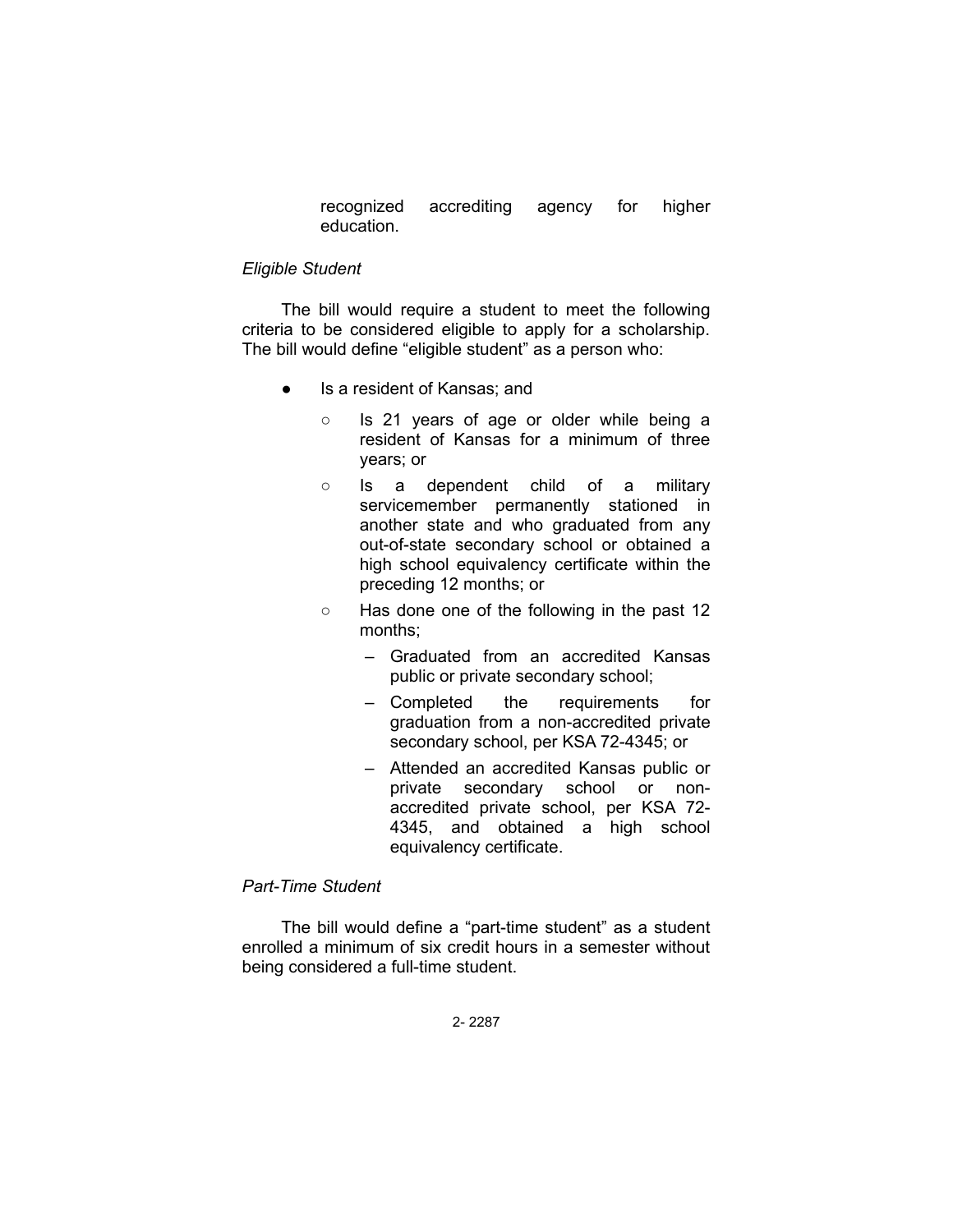## *Promise Eligible Program*

For an eligible student to utilize a scholarship under the Act, the bill would require the student to attend a two-year associate degree program, career and technical education certificate program, or stand-alone program identified by the State Board of Regents (Board) at an eligible institution in one of the following fields of study:

- Information technology and security;
- Physical and mental healthcare;
- Advanced manufacturing and building trades; or
- Early childhood education and development.

The term "state board" would also be defined.

### *Kansas Promise Scholarship Program*

The bill would establish the Kansas Promise Scholarship Program (Program), subject to appropriations from the Legislature.

## *Scholarship Calculation*

The bill would require scholarship amounts to be the average aggregate amount of tuition, mandatory fees, and the cost of books and required materials for the program offered by eligible community colleges, technical colleges, and the Washburn Institute of Technology, minus any moneys the recipient has received in the form of grants, scholarships, or other financial assistance not requiring repayment.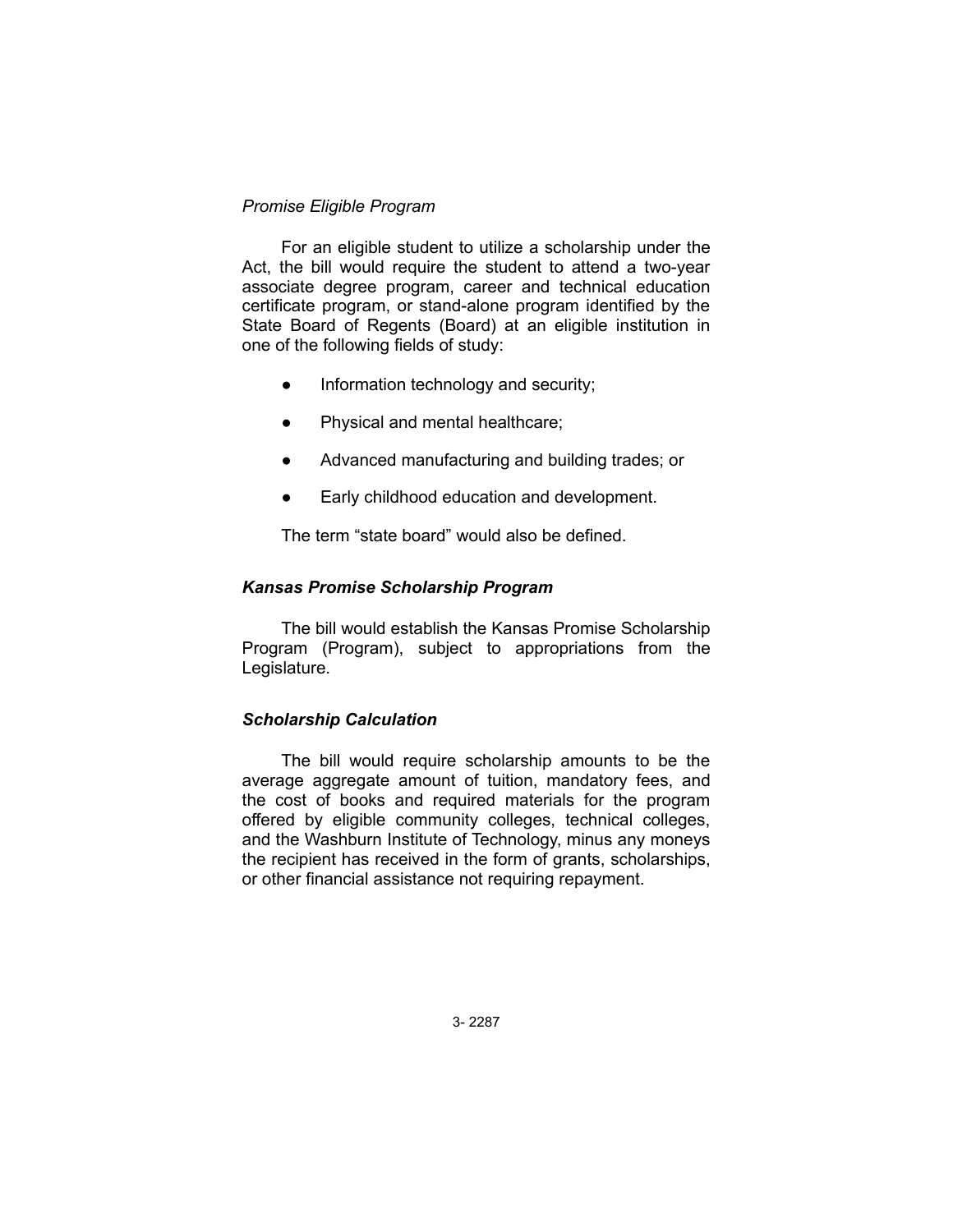## *Scholarship Income Prioritization*

The bill would prioritize scholarships for eligible students whose family households are less than or equal to the following amounts:

- \$100,000 for a family of two;
- \$150,000 for a family of three; and
- \$150,000 + \$4,800 per additional family member beyond three.

Eligible students whose family household income exceeds these limits will be eligible for scholarships under the Act only if scholarship money remains after awarding all other prioritized scholarships.

# *Application Process*

To receive a scholarship under the Program, an eligible student would be required to:

- Complete a scholarship application as established by the Board;
- Complete the Free Application for Federal Student Aid;
- Enroll in a promise eligible program at an eligible institution; and
- Enter into a scholarship agreement with the Board.

# *Scholarship Agreement*

The scholarship agreement would be between the recipient and the Board.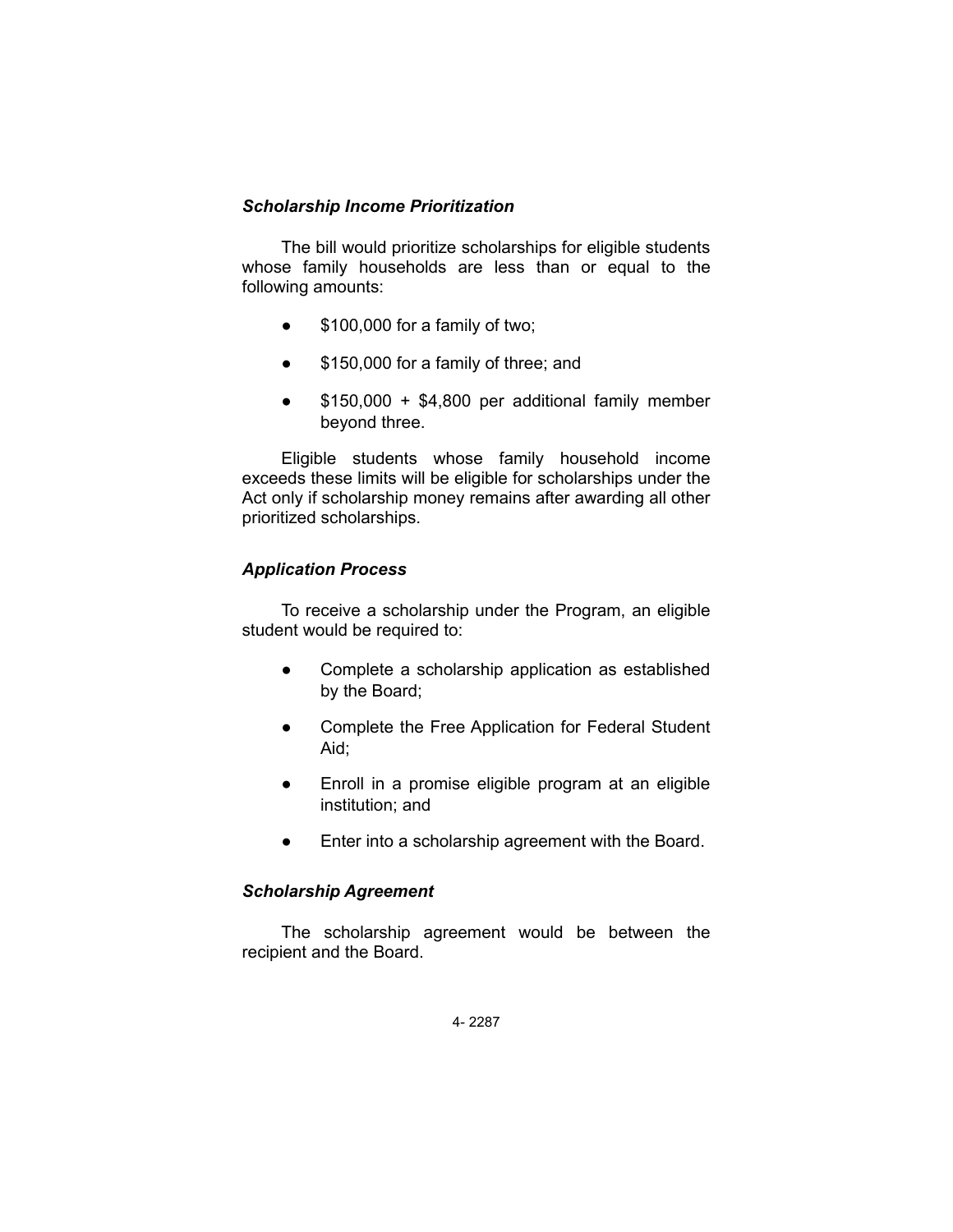The bill would require the scholarship agreement to contain the following criteria for eligible students:

- Enroll as a full- or part-time student in an eligible program at an eligible institution and complete the program;
- Maintain satisfactory academic progress towards completion of the promise eligible program;
- Maintain records and make reports as required by the Board to document satisfaction of program requirements; and
- Within six months of program completion;
	- Reside and work in the state for a minimum of two consecutive years; or
	- Enroll as a full- or part-time student at any public or not-for-profit postsecondary educational institution whose main campus or principal place of operation is in the state.

The Board would be allowed to postpone the requirements for good cause. Failure to satisfy the requirements would result in the student being required to repay the scholarship amount.

A scholarship recipient would satisfy the requirements of the Program if the recipient:

- Completes the requirements of the scholarship agreement;
- Commences service as a military servicemember after receiving this scholarship;
- Fails to satisfy the requirements after making the best possible effort to do so as determined by the Board; or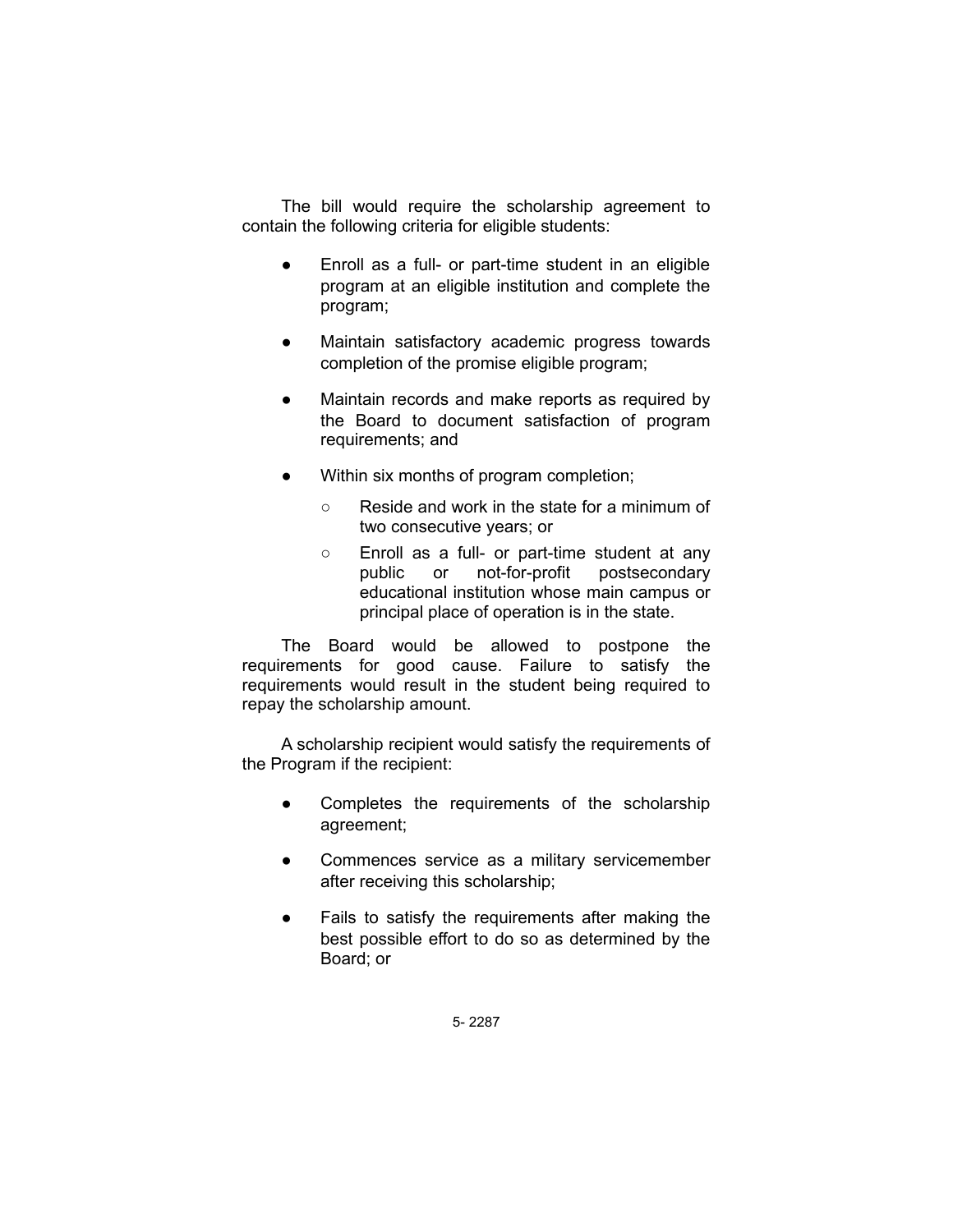Is unable to satisfy the requirements due to disability or death of the recipient.

## *Administration*

The bill would require the Board to implement and administer the Program. The Board would be required to:

- Identify promise eligible programs offered by each eligible institution;
- Work with public and private secondary schools and community partners to publicize the scholarships;
- Subject to appropriations, distribute funds to eligible institutions for the purpose of awarding scholarships; and
- Ensure each scholarship recipient fulfills the requirements of the scholarship agreement.

The Board would also be required to adopt rules and regulations no later than March 1, 2022, for the implementation and administration of the Program.

The Board would be required to submit a report to the Legislature and the Governor on the Program no later than January 15, 2023, and each January 15 thereafter. The contents of this report would be required to include:

- Total number of scholarship applications;
- Total number of scholarship recipients and the total amount of scholarship moneys awarded;
- Scholarship recipient graduation rates; and
- Completion rates of scholarship agreements.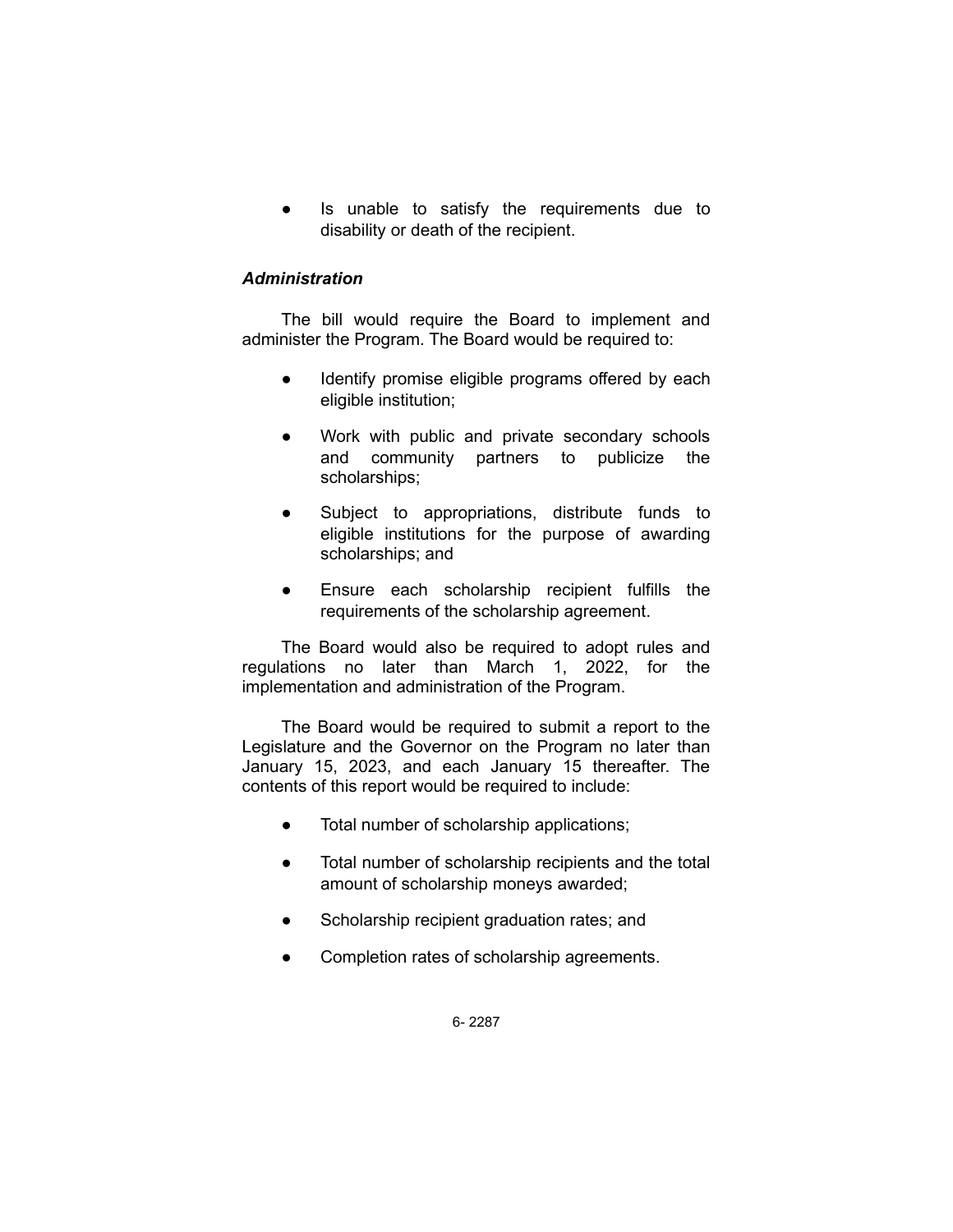## *Repayment*

Failure to satisfy the requirements of a scholarship agreement would result in the scholarship recipient being liable for repayment to the Board in the amount of the awarded scholarship plus accrued interest. The interest would be set at the rate of the Federal PLUS Program at the time the scholarship was awarded. Moneys collected in this manner would be remitted to the State Treasurer to be deposited into the Kansas Promise Scholarship Program Fund.

### *Kansas Promise Scholarship Program Fund*

The bill would establish the Kansas Promise Scholarship Program Fund (Fund) to be administered by the Board. The bill would limit appropriations to the Fund at no more than \$6.0 million per fiscal year.

### **Background**

The Senate Committee on Education recommended a substitute bill incorporating provisions pertaining to the establishment of the Act as originally contained in Sub. for SB 43.

HB 2287, as recommended by the House Committee on Commerce, Labor and Economic Development was the companion bill for SB 43 and contained provisions similar to those contained in Sub. for SB 43.

[*Note:* None of the provisions of HB 2287 as introduced were retained.]

### *Sub. for SB 43*

The bill was introduced by the Senate Committee on Education at the request of Senator Baumgardner.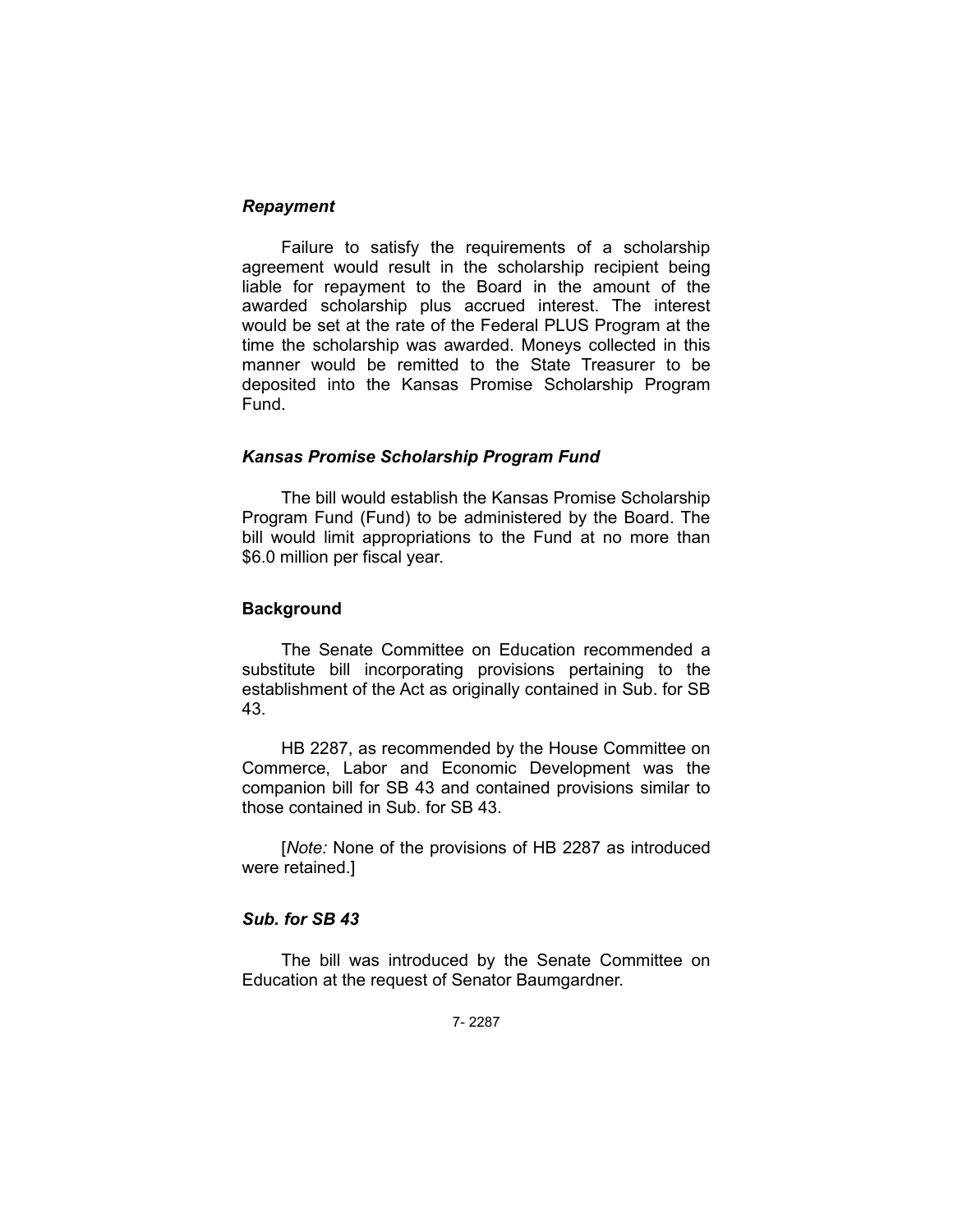## *Senate Committee on Education*

In the Senate Committee hearing, **proponent** testimony was provided by representatives of the Kansas Association of Community College Trustees, the Kansas Independent College Association, the Kansas Technical Colleges, and the State Board of Regents. Written-only **proponent** testimony was provided by representatives of Cowley College, Johnson County Community College, the Greater Kansas City Chamber of Commerce, the Kansas Association of School Boards, and Washburn University. The proponents generally stated these scholarships would be most beneficial for students whose parents' income disqualifies them from receiving Pell Grants but is not enough to help cover the financial cost of a postsecondary education. Proponents also stated this bill would help develop the specialized workforce needed by Kansas businesses.

Written-only neutral testimony was provided by representatives of the Department for Children and Families and the Governor's Council on Education. The testimony generally stated the conferees supported the focus on cultivating a highly educated and skilled workforce. The primary concern from the conferees was the unknown fiscal cost of the program.

The Senate Committee recommended a substitute bill be introduced that contained the following changes from the original bill:

- Defined "part-time student";
- Changed the date for the initial report on the Program to January 15, 2023;
- Added early childhood education and development to the list of eligible programs;
- Clarified eligibility requirements by stating a student's graduation from high school or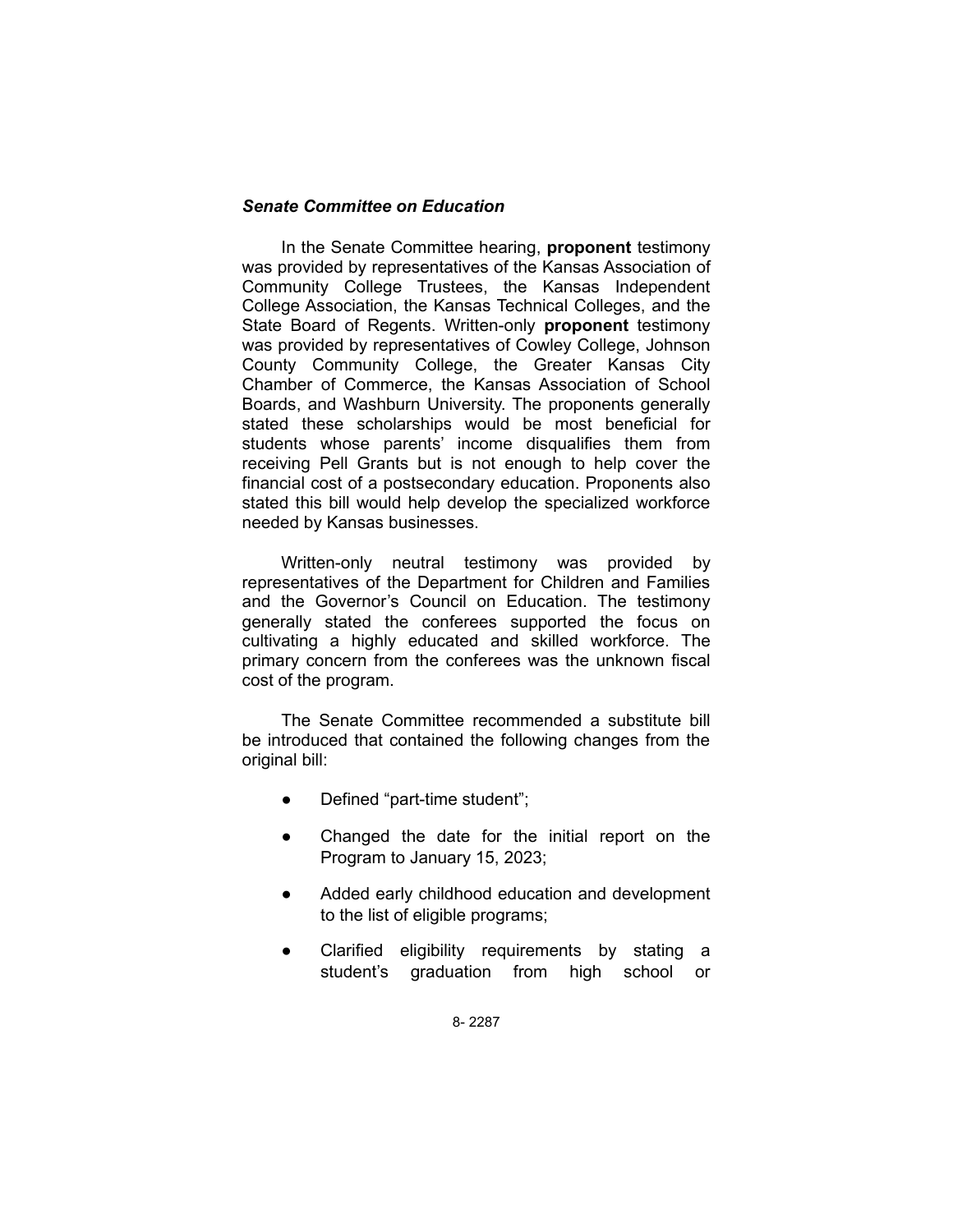completion of a high school equivalency certificate must occur within the 12 months prior to scholarship application;

- Defined the scholarship amount as the average cost of tuition, mandatory fees, and cost of books and required materials for the program offered at eligible community colleges, technical colleges, or the Washburn Institute of Technology;
- Limited appropriations to the Program at \$6.0 million per fiscal year; and
- Added income prioritization to the Program. The thresholds would be:
	- \$100,000 for a family of one or two;
	- \$150,000 for a family of three; and
	- \$150,000 + \$4,800 per family member for families of four or more.

## **Fiscal Information**

A fiscal note was not immediately available on the substitute bill.

According to the fiscal note prepared by the Division of the Budget on SB 43 as introduced, the State Board of Regents (Board) states enactment of the bill would have a fiscal impact on the Board, community colleges, and the Washburn Institute of Technology. There would also be an impact on private, not-for-profit postsecondary institutions but the Board is unable to estimate the impact and has excluded them from the estimate.

The Board estimates it would need an annual increase of \$37,532 to administer the Program. Of this amount, \$27,532 would be for the salaries and wages of a part-time position and the remaining \$10,000 for operating costs.